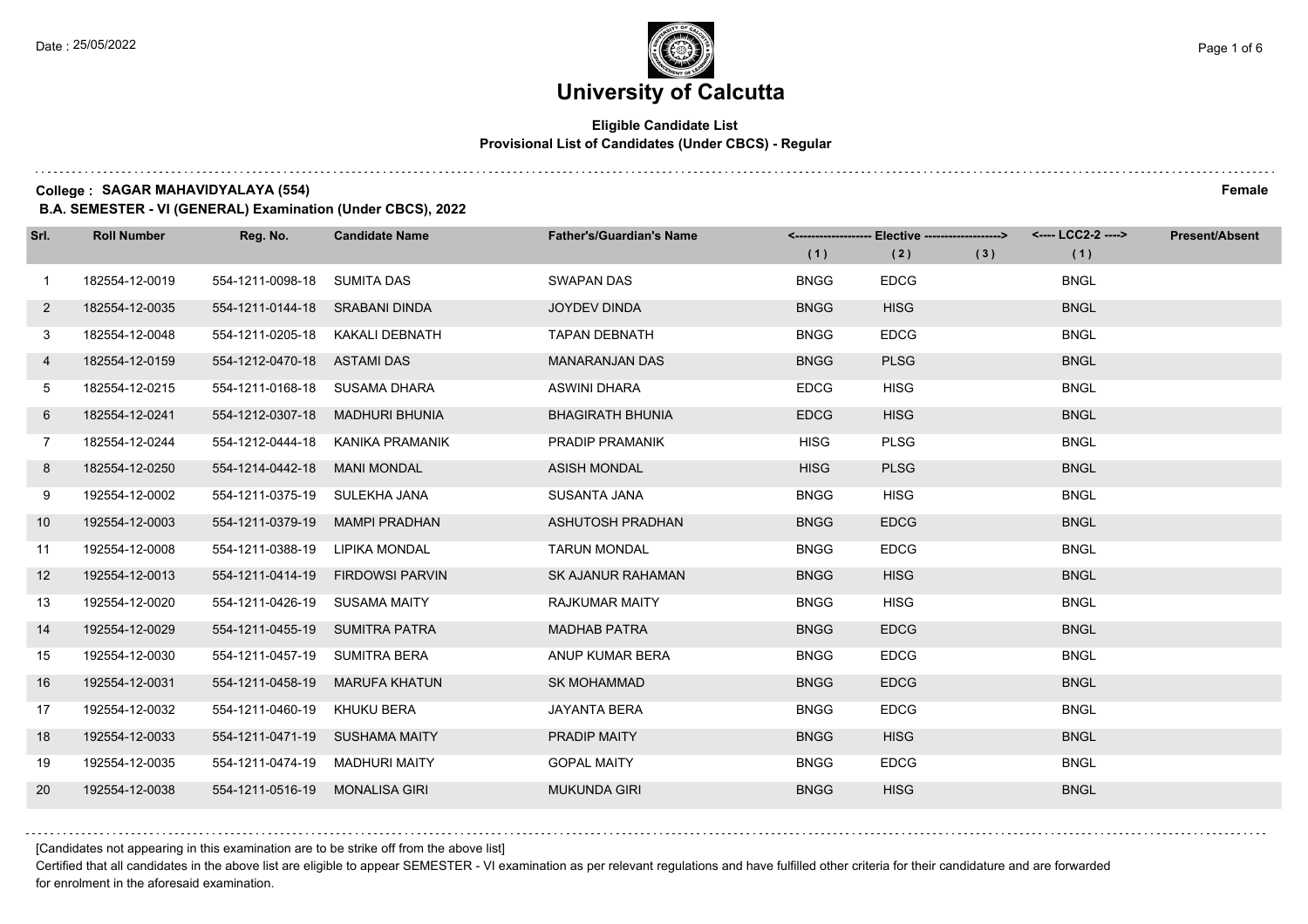#### **Eligible Candidate List Provisional List of Candidates (Under CBCS) - Regular**

**College : SAGAR MAHAVIDYALAYA (554) Female**

**B.A. SEMESTER - VI (GENERAL) Examination (Under CBCS), 2022**

| Srl. | <b>Roll Number</b> | Reg. No.                       | <b>Candidate Name</b>              | <b>Father's/Guardian's Name</b> | (1)         | <-------------------- Elective -------------------><br>(2) | (3) | (1)         | <b>Present/Absent</b> |
|------|--------------------|--------------------------------|------------------------------------|---------------------------------|-------------|------------------------------------------------------------|-----|-------------|-----------------------|
| 21   | 192554-12-0041     | 554-1211-0529-19               | <b>JHARNA MAITY</b>                | <b>DILIP MAITY</b>              | <b>BNGG</b> | <b>EDCG</b>                                                |     | <b>BNGL</b> |                       |
| 22   | 192554-12-0042     | 554-1211-0530-19               | <b>BARNALI DAS</b>                 | <b>ASHOK DAS</b>                | <b>BNGG</b> | <b>HISG</b>                                                |     | <b>BNGL</b> |                       |
| 23   | 192554-12-0046     | 554-1211-0580-19 TANAYA MALLIK |                                    | <b>RANJIT MALLIK</b>            | <b>BNGG</b> | <b>HISG</b>                                                |     | <b>BNGL</b> |                       |
| 24   | 192554-12-0049     | 554-1211-0587-19 SONAMANI DAS  |                                    | CHITTARANJAN DAS                | <b>BNGG</b> | <b>EDCG</b>                                                |     | <b>BNGL</b> |                       |
| 25   | 192554-12-0051     |                                | 554-1211-0593-19 POULAMI MONDAL    | <b>SWAPAN MONDAL</b>            | <b>BNGG</b> | <b>EDCG</b>                                                |     | <b>BNGL</b> |                       |
| 26   | 192554-12-0052     | 554-1211-0596-19               | <b>BANDANA MAITY</b>               | <b>ASHOK MAITY</b>              | <b>BNGG</b> | <b>EDCG</b>                                                |     | <b>BNGL</b> |                       |
| 27   | 192554-12-0054     | 554-1211-0601-19 SUSHAMA NATH  |                                    | RAMCHANDRA NATH                 | <b>BNGG</b> | <b>EDCG</b>                                                |     | <b>BNGL</b> |                       |
| 28   | 192554-12-0056     |                                | 554-1211-0605-19 SHIBASHREE MONDAL | <b>SAJAL MONDAL</b>             | <b>BNGG</b> | <b>EDCG</b>                                                |     | <b>BNGL</b> |                       |
| 29   | 192554-12-0057     | 554-1211-0606-19 SARBANI MAITY |                                    | <b>BISWESWAR MAITY</b>          | <b>BNGG</b> | <b>EDCG</b>                                                |     | <b>BNGL</b> |                       |
| 30   | 192554-12-0063     | 554-1211-0632-19 POLY CHANDA   |                                    | ANADI CHANDA                    | <b>BNGG</b> | <b>PLSG</b>                                                |     | <b>BNGL</b> |                       |
| 31   | 192554-12-0064     | 554-1211-0633-19 TANUSHRI GIRI |                                    | <b>MANIK GIRI</b>               | <b>BNGG</b> | <b>PLSG</b>                                                |     | <b>BNGL</b> |                       |
| 32   | 192554-12-0066     |                                | 554-1211-0654-19 SWARNALI NASKAR   | <b>SUKDEB NASKAR</b>            | <b>BNGG</b> | <b>HISG</b>                                                |     | <b>BNGL</b> |                       |
| 33   | 192554-12-0067     | 554-1211-0657-19 GOURI HALDER  |                                    | <b>CHINTAMONI HALDR</b>         | <b>BNGG</b> | <b>EDCG</b>                                                |     | <b>BNGL</b> |                       |
| 34   | 192554-12-0072     |                                | 554-1211-0712-19 SOMASREE TRIPATHY | <b>JAYANTA TRIPATHY</b>         | <b>BNGG</b> | <b>HISG</b>                                                |     | <b>BNGL</b> |                       |
| 35   | 192554-12-0081     | 554-1211-0736-19 PIYALI DAS    |                                    | KALIPADA DAS                    | <b>BNGG</b> | <b>EDCG</b>                                                |     | <b>BNGL</b> |                       |
| 36   | 192554-12-0082     | 554-1211-0741-19 SANCHITA PAL  |                                    | JITENDRA NATH PAL               | <b>BNGG</b> | <b>HISG</b>                                                |     | <b>BNGL</b> |                       |
| 37   | 192554-12-0084     | 554-1211-0778-19               | ANWESHA JANA                       | UTTAM JANA                      | <b>BNGG</b> | <b>HISG</b>                                                |     | <b>BNGL</b> |                       |
| 38   | 192554-12-0085     | 554-1211-0781-19 REBA NAYAK    |                                    | KHOKAN NAYAK                    | <b>BNGG</b> | <b>EDCG</b>                                                |     | <b>BNGL</b> |                       |
| 39   | 192554-12-0090     | 554-1212-0412-19 MANGALI BARUI |                                    | <b>SANKAR BARUI</b>             | <b>BNGG</b> | <b>EDCG</b>                                                |     | <b>BNGL</b> |                       |
| 40   | 192554-12-0091     |                                | 554-1212-0413-19 ANITA PRAMANIK    | PARIMAL PRAMANIK                | <b>BNGG</b> | <b>HISG</b>                                                |     | <b>BNGL</b> |                       |

[Candidates not appearing in this examination are to be strike off from the above list]

Certified that all candidates in the above list are eligible to appear SEMESTER - VI examination as per relevant regulations and have fulfilled other criteria for their candidature and are forwarded for enrolment in the aforesaid examination.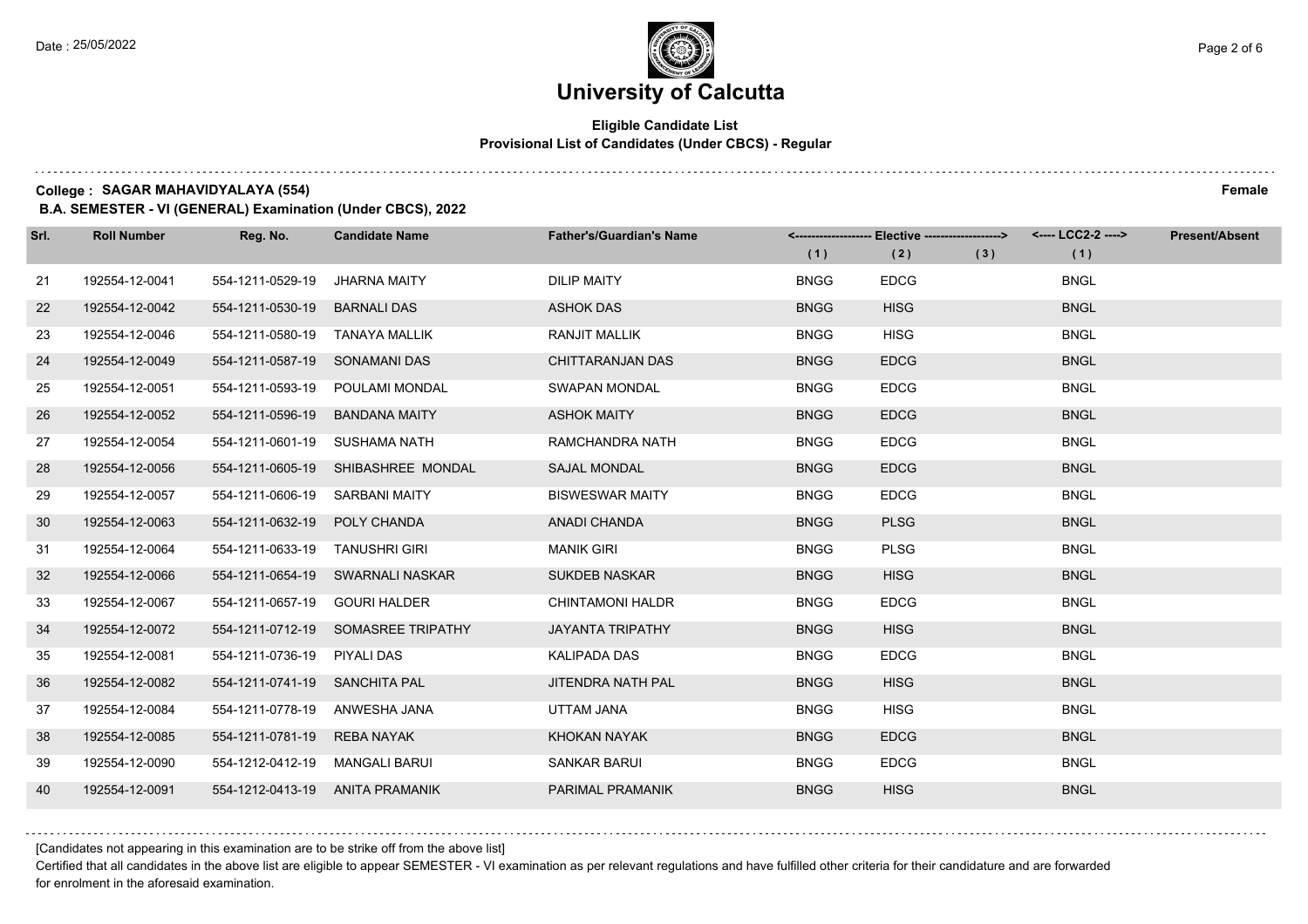#### **Eligible Candidate List Provisional List of Candidates (Under CBCS) - Regular**

**College : SAGAR MAHAVIDYALAYA (554) Female**

**B.A. SEMESTER - VI (GENERAL) Examination (Under CBCS), 2022**

| Srl. | <b>Roll Number</b> | Reg. No.                        | <b>Candidate Name</b>           | <b>Father's/Guardian's Name</b> | (1)         | <-------------------- Elective -------------------><br>(2) | (3) | (1)         | <b>Present/Absent</b> |
|------|--------------------|---------------------------------|---------------------------------|---------------------------------|-------------|------------------------------------------------------------|-----|-------------|-----------------------|
| 41   | 192554-12-0092     | 554-1212-0431-19                | SUJATA BHUNIA                   | <b>MAKHANLAL BHUNIA</b>         | <b>BNGG</b> | <b>EDCG</b>                                                |     | <b>BNGL</b> |                       |
| 42   | 192554-12-0094     | 554-1212-0436-19                | MAHAMAYA BISWAS                 | <b>SWAPAN BISWAS</b>            | <b>BNGG</b> | <b>HISG</b>                                                |     | <b>BNGL</b> |                       |
| 43   | 192554-12-0097     | 554-1212-0488-19 SABITA BAR     |                                 | AMAL BAR                        | <b>BNGG</b> | <b>HISG</b>                                                |     | <b>BNGL</b> |                       |
| 44   | 192554-12-0098     | 554-1212-0496-19                | BARNALI BERA                    | <b>ASOKE BERA</b>               | <b>BNGG</b> | <b>EDCG</b>                                                |     | <b>BNGL</b> |                       |
| 45   | 192554-12-0099     | 554-1212-0497-19                | SAGORIKA PRAMANIK               | <b>SUKDEB PRAMANIK</b>          | <b>BNGG</b> | <b>EDCG</b>                                                |     | <b>BNGL</b> |                       |
| 46   | 192554-12-0100     | 554-1212-0498-19                | <b>PUJA PATRA</b>               | <b>GOUTAM PATRA</b>             | <b>BNGG</b> | <b>EDCG</b>                                                |     | <b>BNGL</b> |                       |
| 47   | 192554-12-0101     | 554-1212-0520-19 KRISHNA PATRA  |                                 | SWADESH PATRA                   | <b>BNGG</b> | <b>PLSG</b>                                                |     | <b>BNGL</b> |                       |
| 48   | 192554-12-0103     | 554-1212-0527-19 SHEULI MUNIAN  |                                 | <b>SWAPAN MUNIAN</b>            | <b>BNGG</b> | <b>EDCG</b>                                                |     | <b>BNGL</b> |                       |
| 49   | 192554-12-0104     |                                 | 554-1212-0528-19 NANDITA MANDAL | LATE PANCHANAN MANDAL           | <b>BNGG</b> | <b>EDCG</b>                                                |     | <b>BNGL</b> |                       |
| 50   | 192554-12-0108     | 554-1212-0595-19 NIBEDITA DALAI |                                 | <b>SADHAN DALAI</b>             | <b>BNGG</b> | <b>EDCG</b>                                                |     | <b>BNGL</b> |                       |
| 51   | 192554-12-0112     |                                 | 554-1212-0671-19 APARNA MONDAL  | ARUN KUMAR MONDAL               | <b>BNGG</b> | <b>EDCG</b>                                                |     | <b>BNGL</b> |                       |
| 52   | 192554-12-0118     | 554-1214-0419-19 SUSMITA ROUTH  |                                 | <b>SWAPAN ROUTH</b>             | <b>BNGG</b> | <b>EDCG</b>                                                |     | <b>BNGL</b> |                       |
| 53   | 192554-12-0119     | 554-1214-0423-19 SUPARNA BARIK  |                                 | SWAPAN BARIK                    | <b>BNGG</b> | <b>EDCG</b>                                                |     | <b>BNGL</b> |                       |
| 54   | 192554-12-0123     | 554-1214-0546-19                | <b>KRISHNA SENAPATI</b>         | <b>DIPAK SENAPATI</b>           | <b>BNGG</b> | <b>EDCG</b>                                                |     | <b>BNGL</b> |                       |
| 55   | 192554-12-0124     | 554-1214-0548-19                | RUMPI DEBNATH                   | SUDHANGSHU DEBNATH              | <b>BNGG</b> | <b>EDCG</b>                                                |     | <b>BNGL</b> |                       |
| 56   | 192554-12-0126     | 554-1214-0562-19 SRABANI BERA   |                                 | <b>BIMAL BERA</b>               | <b>BNGG</b> | <b>PLSG</b>                                                |     | <b>BNGL</b> |                       |
| 57   | 192554-12-0127     | 554-1214-0625-19                | <b>JOLY JANA</b>                | <b>DEBASISH JANA</b>            | <b>BNGG</b> | <b>EDCG</b>                                                |     | <b>BNGL</b> |                       |
| 58   | 192554-12-0130     | 554-1214-0766-19 SAMPA MONDAL   |                                 | PRAPHULLA MONDAL                | <b>BNGG</b> | <b>EDCG</b>                                                |     | <b>BNGL</b> |                       |
| 59   | 192554-12-0131     | 554-1215-0306-19                | MANIRA PARVIN                   | <b>SK MANSUR ISLAM</b>          | <b>BNGG</b> | <b>EDCG</b>                                                |     | <b>BNGL</b> |                       |
| 60   | 192554-12-0133     | 554-1221-0779-19 SANGITA JANA   |                                 | PARITOSH JANA                   | <b>BNGG</b> | <b>EDCG</b>                                                |     | <b>ENGL</b> |                       |

[Candidates not appearing in this examination are to be strike off from the above list]

Certified that all candidates in the above list are eligible to appear SEMESTER - VI examination as per relevant regulations and have fulfilled other criteria for their candidature and are forwarded for enrolment in the aforesaid examination.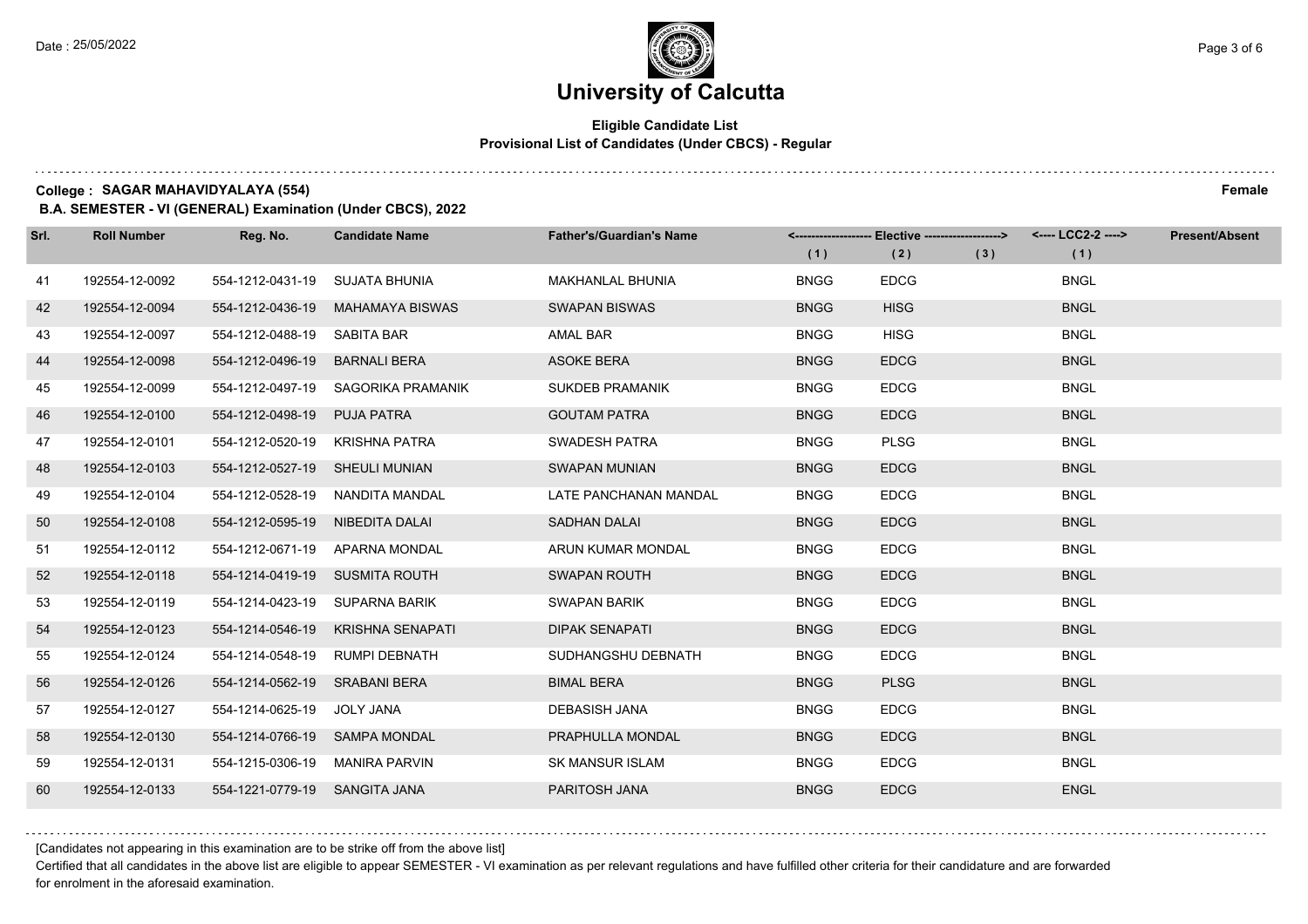#### **Eligible Candidate List Provisional List of Candidates (Under CBCS) - Regular**

**College : SAGAR MAHAVIDYALAYA (554) Female**

**B.A. SEMESTER - VI (GENERAL) Examination (Under CBCS), 2022**

| Srl. | <b>Roll Number</b> | Reg. No.                       | <b>Candidate Name</b>              | <b>Father's/Guardian's Name</b> | (1)         | <------------------- Elective ------------------><br>(2) | (3) | (1)         | <b>Present/Absent</b> |
|------|--------------------|--------------------------------|------------------------------------|---------------------------------|-------------|----------------------------------------------------------|-----|-------------|-----------------------|
| 61   | 192554-12-0135     | 554-1211-0385-19               | PINKI SAMANTA                      | <b>DILIP SAMANTA</b>            | <b>BNGG</b> | <b>EDCG</b>                                              |     | <b>BNGL</b> |                       |
| 62   | 192554-12-0137     | 554-1211-0397-19 SUMI MAITY    |                                    | <b>CHINMOY MAITY</b>            | <b>EDCG</b> | <b>PLSG</b>                                              |     | <b>BNGL</b> |                       |
| 63   | 192554-12-0139     | 554-1211-0448-19 ANITA PAUL    |                                    | <b>DILIP PAUL</b>               | <b>EDCG</b> | <b>PLSG</b>                                              |     | <b>BNGL</b> |                       |
| 64   | 192554-12-0146     | 554-1211-0517-19 SWARNALI DAS  |                                    | <b>ASIT BARAN DAS</b>           | <b>EDCG</b> | <b>HISG</b>                                              |     | <b>BNGL</b> |                       |
| 65   | 192554-12-0152     |                                | 554-1211-0565-19 CHAITALI GUCHHAIT | LATE SUKDEB GUCHHAIT            | <b>EDCG</b> | <b>HISG</b>                                              |     | <b>BNGL</b> |                       |
| 66   | 192554-12-0154     | 554-1211-0581-19 AMBIKA DINGAL |                                    | <b>BIDESH DINGAL</b>            | <b>BNGG</b> | <b>HISG</b>                                              |     | <b>BNGL</b> |                       |
| 67   | 192554-12-0155     | 554-1211-0582-19 SOMA MONDAL   |                                    | <b>BHOLA NATH MONDAL</b>        | <b>EDCG</b> | <b>HISG</b>                                              |     | <b>BNGL</b> |                       |
| 68   | 192554-12-0156     | 554-1211-0584-19 DIPALI MANNA  |                                    | <b>SANJAY MANNA</b>             | <b>BNGG</b> | <b>EDCG</b>                                              |     | <b>BNGL</b> |                       |
| 69   | 192554-12-0159     |                                | 554-1211-0594-19 SUSMITA HALDER    | UTTAM KUMAR HALDER              | <b>BNGG</b> | <b>EDCG</b>                                              |     | <b>BNGL</b> |                       |
| 70   | 192554-12-0163     | 554-1211-0603-19               | <b>BANDANA SAHOO</b>               | <b>TARAPADA SAHOO</b>           | <b>BNGG</b> | <b>EDCG</b>                                              |     | <b>BNGL</b> |                       |
| 71   | 192554-12-0164     | 554-1211-0623-19 PAPY TUNG     |                                    | NANDA DULAL TUNG                | <b>BNGG</b> | <b>EDCG</b>                                              |     | <b>BNGL</b> |                       |
| 72   | 192554-12-0165     | 554-1211-0642-19               | RUPANTIKA PANDA                    | <b>GOURISANKAR PANDA</b>        | <b>EDCG</b> | <b>HISG</b>                                              |     | <b>BNGL</b> |                       |
| 73   | 192554-12-0167     | 554-1211-0674-19               | ROGINA KHATUN                      | <b>SK SOLAMAN</b>               | <b>EDCG</b> | <b>HISG</b>                                              |     | <b>BNGL</b> |                       |
| 74   | 192554-12-0169     |                                | 554-1211-0698-19 SAMPA RANI MONDAL | <b>BIMAL MONDAL</b>             | <b>EDCG</b> | <b>PLSG</b>                                              |     | <b>BNGL</b> |                       |
| 75   | 192554-12-0171     | 554-1211-0765-19 TANUJA DAS    |                                    | ABHIJIT DAS                     | <b>EDCG</b> | SANG                                                     |     | <b>BNGL</b> |                       |
| 76   | 192554-12-0173     |                                | 554-1212-0396-19 TANUSHREE MAITI   | <b>BAPI MAITI</b>               | <b>EDCG</b> | <b>PLSG</b>                                              |     | <b>BNGL</b> |                       |
| 77   | 192554-12-0175     | 554-1212-0434-19               | DIPANWITA DAS                      | <b>BADAL DAS</b>                | <b>BNGG</b> | <b>EDCG</b>                                              |     | <b>BNGL</b> |                       |
| 78   | 192554-12-0176     | 554-1212-0501-19 SANGITA PATRA |                                    | <b>MAHADEB PATRA</b>            | <b>EDCG</b> | <b>HISG</b>                                              |     | <b>ENGL</b> |                       |
| 79   | 192554-12-0181     | 554-1212-0716-19 SONAMONI DAS  |                                    | <b>MANTU DAS</b>                | <b>EDCG</b> | <b>PLSG</b>                                              |     | <b>BNGL</b> |                       |
| 80   | 192554-12-0192     | 554-1211-0519-19               | <b>DURBA MAITY</b>                 | <b>BIKASH MAITY</b>             | <b>BNGG</b> | <b>GEOG</b>                                              |     | <b>BNGL</b> |                       |

[Candidates not appearing in this examination are to be strike off from the above list]

Certified that all candidates in the above list are eligible to appear SEMESTER - VI examination as per relevant regulations and have fulfilled other criteria for their candidature and are forwarded for enrolment in the aforesaid examination.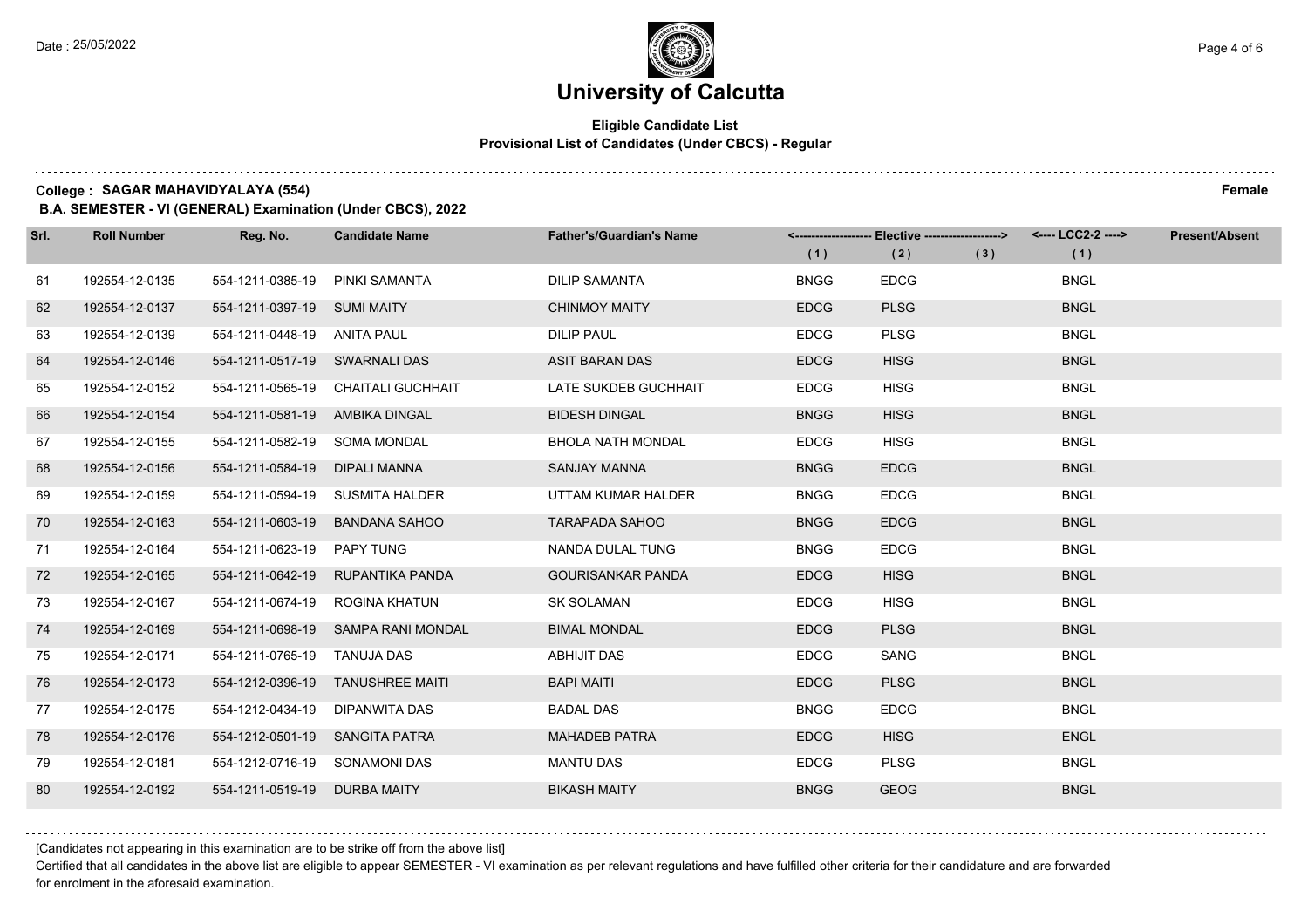#### **Eligible Candidate List Provisional List of Candidates (Under CBCS) - Regular**

**College : SAGAR MAHAVIDYALAYA (554) Female**

**B.A. SEMESTER - VI (GENERAL) Examination (Under CBCS), 2022**

| Srl. | <b>Roll Number</b> | Reg. No.                         | <b>Candidate Name</b>           | <b>Father's/Guardian's Name</b> | (1)         | <-------------------- Elective -------------------><br>(2) | (3) | <---- LCC2-2 ----><br>(1) | <b>Present/Absent</b> |
|------|--------------------|----------------------------------|---------------------------------|---------------------------------|-------------|------------------------------------------------------------|-----|---------------------------|-----------------------|
| 81   | 192554-12-0194     | 554-1211-0665-19                 | PRABHABATI KHATUA               | PRABHAT KHATUA                  | <b>BNGG</b> | <b>GEOG</b>                                                |     | <b>BNGL</b>               |                       |
| 82   | 192554-12-0197     | 554-1211-0589-19 AMITA GHORAI    |                                 | <b>SUBAL GHORAI</b>             | <b>BNGG</b> | <b>HISG</b>                                                |     | <b>BNGL</b>               |                       |
| 83   | 192554-12-0200     |                                  | 554-1214-0461-19 SUMITRA MANDAL | <b>SUBIMAL MANDAL</b>           | <b>HISG</b> | <b>PLSG</b>                                                |     | <b>BNGL</b>               |                       |
| 84   | 192554-12-0205     | 554-1211-0301-19 ANINDITA DAS    |                                 | <b>MANORANJAN DAS</b>           | <b>PEDG</b> | <b>PLSG</b>                                                |     | <b>BNGL</b>               |                       |
| 85   | 192554-12-0206     | 554-1211-0302-19 PAMPA DAS       |                                 | <b>NANDA DAS</b>                | <b>PEDG</b> | <b>PLSG</b>                                                |     | <b>BNGL</b>               |                       |
| 86   | 192554-12-0208     | 554-1211-0318-19                 | <b>MONALISA BHUNIA</b>          | <b>TAPAS BHUNIA</b>             | <b>BNGG</b> | <b>PEDG</b>                                                |     | <b>BNGL</b>               |                       |
| 87   | 192554-12-0209     | 554-1211-0322-19 SILA RANI DINDA |                                 | RABISANKAR DINDA                | <b>BNGG</b> | <b>PEDG</b>                                                |     | <b>BNGL</b>               |                       |
| 88   | 192554-12-0211     | 554-1211-0325-19 SUMITA JANA     |                                 | <b>TAPAS JANA</b>               | <b>BNGG</b> | <b>PEDG</b>                                                |     | <b>BNGL</b>               |                       |
| 89   | 192554-12-0212     | 554-1211-0327-19 SNEHA GHORAI    |                                 | <b>MANAS GHORAI</b>             | <b>HISG</b> | <b>PEDG</b>                                                |     | <b>BNGL</b>               |                       |
| 90   | 192554-12-0213     | 554-1211-0328-19 SOUMI PANDA     |                                 | <b>SUKAMAL PANDA</b>            | <b>BNGG</b> | <b>PEDG</b>                                                |     | <b>BNGL</b>               |                       |
| 91   | 192554-12-0214     | 554-1211-0338-19 SUJATA DAS      |                                 | ASIM DAS                        | <b>BNGG</b> | <b>PEDG</b>                                                |     | <b>BNGL</b>               |                       |
| 92   | 192554-12-0220     | 554-1211-0360-19 AYESA KHATUN    |                                 | SK AKSARUL HAQUE                | <b>BNGG</b> | <b>PEDG</b>                                                |     | <b>BNGL</b>               |                       |
| 93   | 192554-12-0221     | 554-1211-0470-19 SHRABANI BERA   |                                 | <b>DILIP BERA</b>               | <b>BNGG</b> | <b>PEDG</b>                                                |     | <b>BNGL</b>               |                       |
| 94   | 192554-12-0222     |                                  | 554-1212-0303-19 PRATIBHA PATRA | PRABHAS KUMAR PATRA             | <b>BNGG</b> | <b>PEDG</b>                                                |     | <b>BNGL</b>               |                       |
| 95   | 192554-12-0223     | 554-1212-0321-19 MAMATA JANA     |                                 | SUKUMAR JANA                    | <b>PEDG</b> | <b>PLSG</b>                                                |     | <b>BNGL</b>               |                       |
| 96   | 192554-12-0225     | 554-1212-0337-19 SANGITA JANA    |                                 | <b>GOUTAM JANA</b>              | <b>BNGG</b> | <b>PEDG</b>                                                |     | <b>BNGL</b>               |                       |
| 97   | 192554-12-0226     | 554-1212-0340-19                 | SOBHA MANDAL                    | PRANAB MANDAL                   | <b>BNGG</b> | <b>PEDG</b>                                                |     | <b>BNGL</b>               |                       |
| 98   | 192554-12-0228     |                                  | 554-1214-0324-19 SOMASHREE ROY  | NANIGOPAL ROY                   | PEDG        | <b>PLSG</b>                                                |     | <b>BNGL</b>               |                       |
| 99   | 192554-12-0231     | 554-1214-0355-19 SUSMITA NAYAK   |                                 | <b>TAPAN KUMAR NAYAK</b>        | <b>BNGG</b> | <b>PEDG</b>                                                |     | <b>BNGL</b>               |                       |
| 100  | 192554-12-0232     | 554-1214-0358-19 DEBLINA NAYAK   |                                 | <b>LATE PARIMAL NAYAK</b>       | <b>PEDG</b> | <b>PLSG</b>                                                |     | <b>BNGL</b>               |                       |

[Candidates not appearing in this examination are to be strike off from the above list]

Certified that all candidates in the above list are eligible to appear SEMESTER - VI examination as per relevant regulations and have fulfilled other criteria for their candidature and are forwarded for enrolment in the aforesaid examination.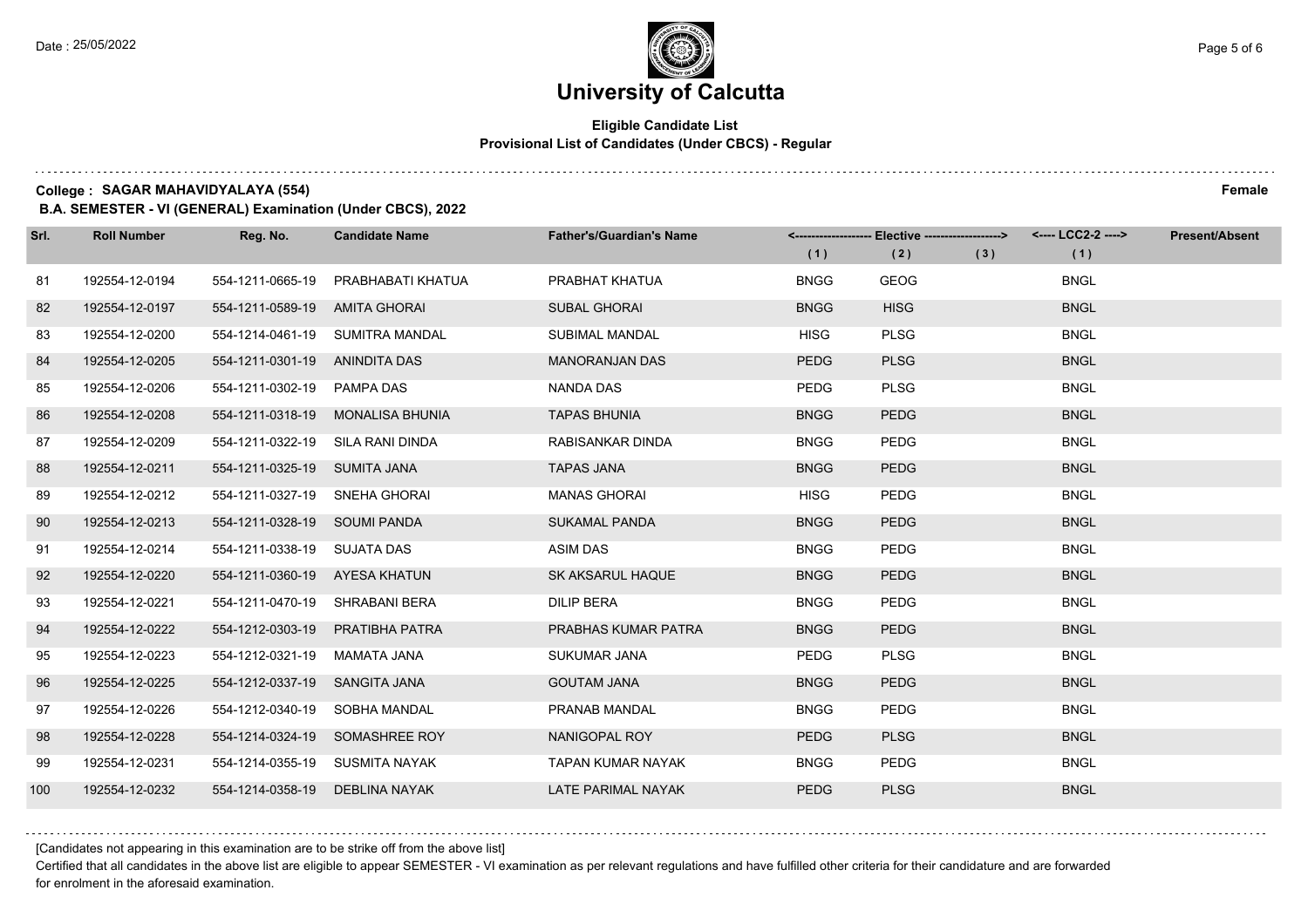#### **Eligible Candidate List Provisional List of Candidates (Under CBCS) - Regular**

**College : SAGAR MAHAVIDYALAYA (554) Female**

**B.A. SEMESTER - VI (GENERAL) Examination (Under CBCS), 2022**

| Srl. | <b>Roll Number</b> | Reg. No.         | <b>Candidate Name</b>  | <b>Father's/Guardian's Name</b> |             | <------------------- Elective ------------------> | <---- LCC2-2 ----> | <b>Present/Absent</b> |
|------|--------------------|------------------|------------------------|---------------------------------|-------------|---------------------------------------------------|--------------------|-----------------------|
|      |                    |                  |                        |                                 | (1)         | (2)<br>(3)                                        | (1)                |                       |
| 101  | 192554-12-0233     | 554-1211-0403-19 | SAYAMA KHATUN          | SIRAJUL KHAN                    | <b>BNGG</b> | <b>PLSG</b>                                       | <b>BNGL</b>        |                       |
| 102  | 192554-12-0234     | 554-1211-0422-19 | <b>BARNALI MAITY</b>   | <b>RADHANATH MAITY</b>          | <b>EDCG</b> | <b>PLSG</b>                                       | <b>BNGL</b>        |                       |
| 103  | 192554-12-0236     | 554-1211-0484-19 | <b>MANIMALA DAS</b>    | ABHINASH DAS                    | <b>EDCG</b> | <b>PLSG</b>                                       | <b>ENGL</b>        |                       |
| 104  | 192554-12-0242     | 554-1211-0643-19 | <b>SUTAPA MAITY</b>    | <b>ASHOK MAITY</b>              | <b>HISG</b> | <b>PLSG</b>                                       | <b>BNGL</b>        |                       |
| 105  | 192554-12-0243     | 554-1211-0672-19 | SUSMITA DAS            | UTTAM DAS                       | <b>BNGG</b> | <b>PLSG</b>                                       | <b>BNGL</b>        |                       |
| 106  | 192554-12-0246     | 554-1212-0374-19 | SUSMITA DAS            | <b>BADAL DAS</b>                | <b>BNGG</b> | <b>PLSG</b>                                       | <b>BNGL</b>        |                       |
| 107  | 192554-12-0249     | 554-1212-0753-19 | ANINDITA PRAMANIK      | <b>PRADIP PRAMANIK</b>          | <b>BNGG</b> | <b>PLSG</b>                                       | <b>BNGL</b>        |                       |
| 108  | 192554-12-0251     | 554-1221-0577-19 | <b>MADHUMITA PANDA</b> | PRADIP PANDA                    | <b>EDCG</b> | <b>PLSG</b>                                       | <b>BNGL</b>        |                       |
| 109  | 192554-12-0253     | 554-1211-0554-19 | SHRABANI DAS           | SWAPAN DAS                      | <b>HISG</b> | SANG                                              | <b>BNGL</b>        |                       |
| 110  | 192554-12-0254     | 554-1211-0735-19 | <b>SUJATA DAS</b>      | DEBANGSHU DAS                   | <b>BNGG</b> | SANG                                              | <b>BNGL</b>        |                       |
| 111  | 192554-12-0257     | 554-1211-0356-19 | <b>SUSMITA SAMANTA</b> | BHAKTIPADA SAMANTA              | <b>HISG</b> | <b>PEDG</b>                                       | <b>BNGL</b>        |                       |
| 112  | 192554-12-0259     | 554-1211-0822-19 | <b>BANDANA DAS</b>     | <b>AMRIT DAS</b>                | <b>ENGG</b> | <b>SANG</b>                                       | <b>BNGL</b>        |                       |

[Candidates not appearing in this examination are to be strike off from the above list]

Certified that all candidates in the above list are eligible to appear SEMESTER - VI examination as per relevant regulations and have fulfilled other criteria for their candidature and are forwarded for enrolment in the aforesaid examination.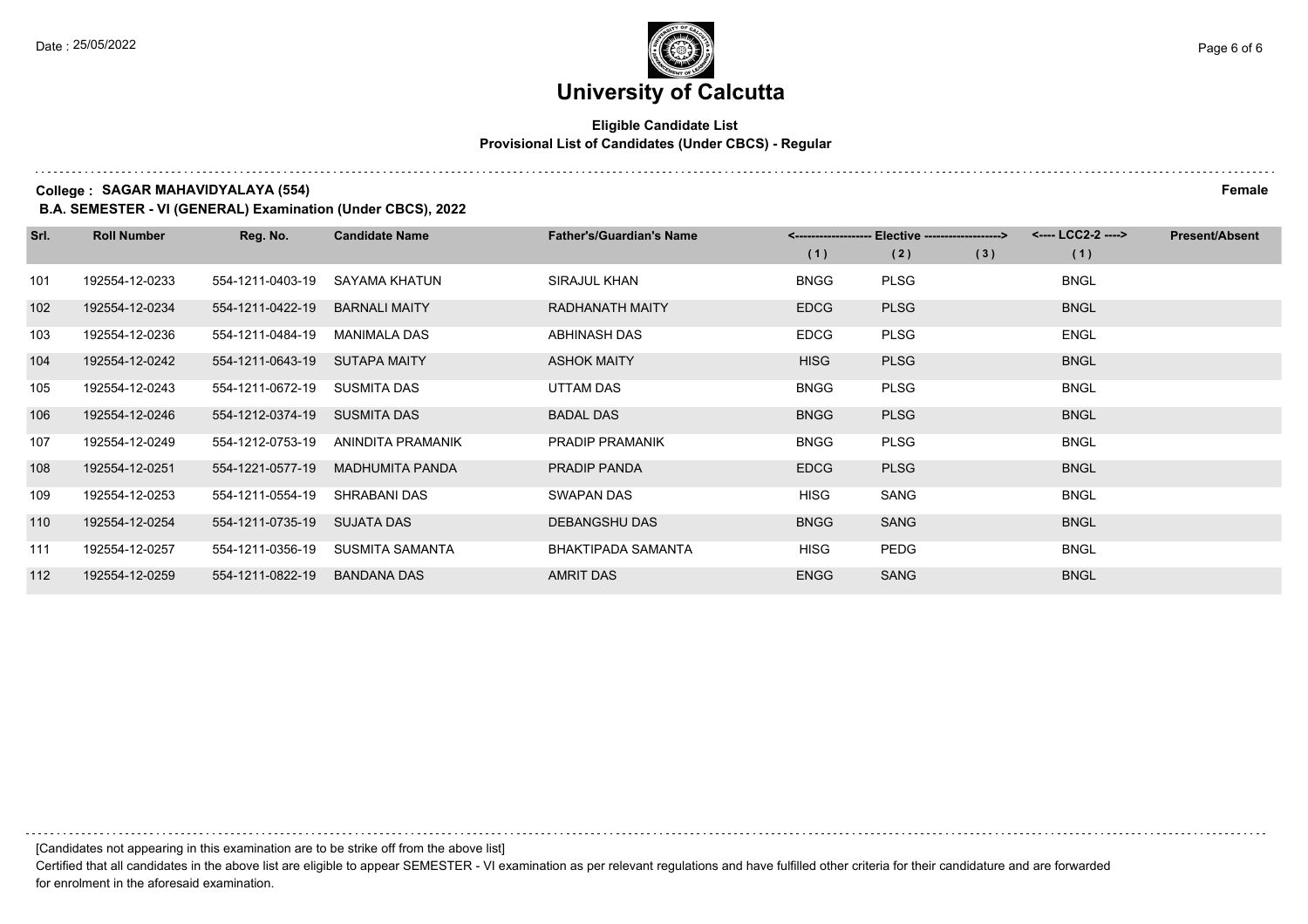#### **Eligible Candidate List Provisional List of Candidates (Under CBCS) - Regular**

**College : SAGAR MAHAVIDYALAYA (554) Male**

**B.A. SEMESTER - VI (GENERAL) Examination (Under CBCS), 2022**

| Srl.         | <b>Roll Number</b> | Reg. No.                       | <b>Candidate Name</b>            | <b>Father's/Guardian's Name</b> | (1)         | <------------------- Elective ------------------><br>(2) | (3) | (1)         | <b>Present/Absent</b> |
|--------------|--------------------|--------------------------------|----------------------------------|---------------------------------|-------------|----------------------------------------------------------|-----|-------------|-----------------------|
| $\mathbf{1}$ | 182554-22-0009     | 554-1111-0094-18               | RAJESH KUMAR JANA                | ANANDA JANA                     | <b>EDCG</b> | SANG                                                     |     | <b>ENGL</b> |                       |
| $2^{\circ}$  | 182554-22-0059     | 554-1111-0380-18 ARUP DAS      |                                  | <b>KRISHO KISHOR DAS</b>        | <b>BNGG</b> | <b>HISG</b>                                              |     | <b>BNGL</b> |                       |
| 3            | 182554-22-0075     | 554-1111-0435-18 SUROJIT MAITY |                                  | SUBIMAL MAITY                   | <b>BNGG</b> | <b>EDCG</b>                                              |     | <b>BNGL</b> |                       |
| 4            | 182554-22-0089     |                                | 554-1111-0539-18 RAHULDEV GHORAI | <b>PRADIP GHORAI</b>            | <b>BNGG</b> | <b>PLSG</b>                                              |     | <b>BNGL</b> |                       |
| 5            | 182554-22-0095     | 554-1112-0067-18 SURATH DAS    |                                  | <b>TARUN DAS</b>                | <b>BNGG</b> | <b>EDCG</b>                                              |     | <b>BNGL</b> |                       |
| 6            | 182554-22-0131     | 554-1113-0123-18               | <b>BRIHASPATI HANSDA</b>         | <b>BAIDYANATH HANSDA</b>        | <b>BNGG</b> | <b>EDCG</b>                                              |     | <b>BNGL</b> |                       |
| $7^{\circ}$  | 182554-22-0132     | 554-1113-0187-18 DILIP HANSDA  |                                  | RAMCHANDRA HANSDA               | <b>BNGG</b> | <b>HISG</b>                                              |     | <b>BNGL</b> |                       |
| 8            | 182554-22-0152     | 554-1111-0466-18 JAYDEV DAS    |                                  | <b>KRISHNAPRASAD DAS</b>        | <b>EDCG</b> | <b>HISG</b>                                              |     | <b>BNGL</b> |                       |
| 9            | 182554-22-0155     | 554-1112-0382-18 ANIMESH MIDYA |                                  | DINESH CHANDRA MIDYA            | <b>EDCG</b> | <b>PLSG</b>                                              |     | <b>BNGL</b> |                       |
| 10           | 182554-22-0192     | 554-1111-0124-18 SANTANU ADAK  |                                  | SUKHARANJAN ADAK                | <b>HISG</b> | <b>PLSG</b>                                              |     | <b>BNGL</b> |                       |
| 11           | 182554-22-0218     | 554-1112-0109-18 NITAI MANDAL  |                                  | UTTAM MANDAL                    | <b>BNGG</b> | PEDG                                                     |     | <b>BNGL</b> |                       |
| 12           | 192554-22-0002     | 554-1111-0298-19               | <b>RUDRA DAS</b>                 | <b>SHRIMANTA DAS</b>            | <b>BNGG</b> | <b>EDCG</b>                                              |     | <b>BNGL</b> |                       |
| 13           | 192554-22-0009     | 554-1111-0449-19               | KUNAL DAS                        | SUBHENDU SEKHAR DAS             | <b>BNGG</b> | <b>HISG</b>                                              |     | <b>BNGL</b> |                       |
| 14           | 192554-22-0010     | 554-1111-0452-19 AVIJIT MAITY  |                                  | <b>ASIT MAITY</b>               | <b>BNGG</b> | <b>EDCG</b>                                              |     | <b>BNGL</b> |                       |
| 15           | 192554-22-0011     | 554-1111-0466-19 SOMNATH ARI   |                                  | PRAKASH ARI                     | <b>BNGG</b> | <b>EDCG</b>                                              |     | <b>BNGL</b> |                       |
| 16           | 192554-22-0013     | 554-1111-0468-19               | <b>PRASENJIT TALA</b>            | PRADIP TALA                     | <b>BNGG</b> | <b>HISG</b>                                              |     | <b>BNGL</b> |                       |
| 17           | 192554-22-0016     | 554-1111-0533-19               | <b>SURAJIT BERA</b>              | <b>RATAN BERA</b>               | <b>BNGG</b> | <b>EDCG</b>                                              |     | <b>BNGL</b> |                       |
| 18           | 192554-22-0024     | 554-1111-0569-19               | <b>BINAY ADAK</b>                | KANAI ADAK                      | <b>BNGG</b> | <b>HISG</b>                                              |     | <b>BNGL</b> |                       |
| 19           | 192554-22-0025     | 554-1111-0611-19 SUJIT GAYEN   |                                  | <b>JALAD GAYEN</b>              | <b>BNGG</b> | <b>EDCG</b>                                              |     | <b>BNGL</b> |                       |
| 20           | 192554-22-0028     | 554-1111-0621-19 RAKESH MAITY  |                                  | RAMSANKAR MAITY                 | <b>BNGG</b> | <b>EDCG</b>                                              |     | <b>BNGL</b> |                       |

[Candidates not appearing in this examination are to be strike off from the above list]

Certified that all candidates in the above list are eligible to appear SEMESTER - VI examination as per relevant regulations and have fulfilled other criteria for their candidature and are forwarded for enrolment in the aforesaid examination.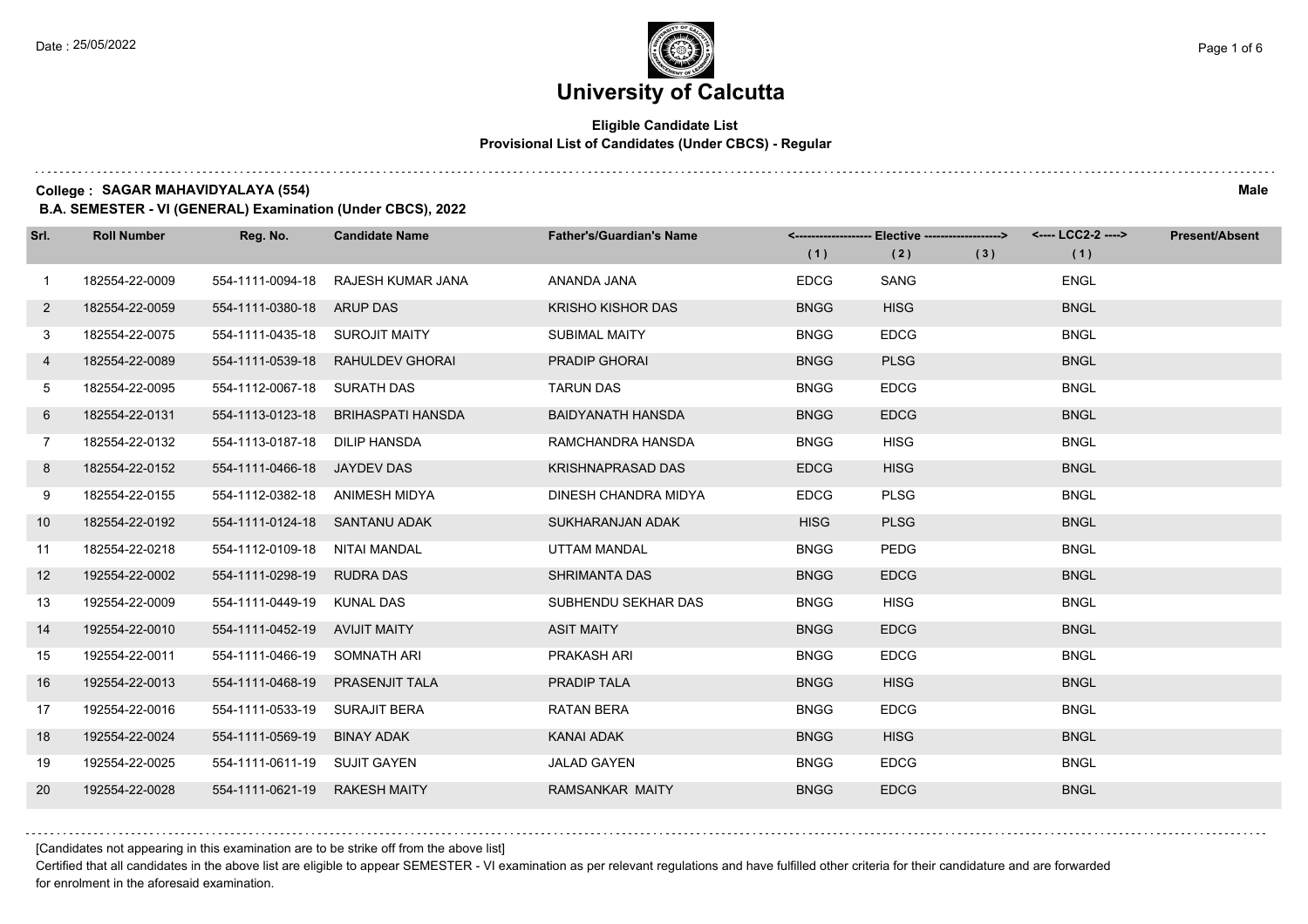#### **Eligible Candidate List Provisional List of Candidates (Under CBCS) - Regular**

**College : SAGAR MAHAVIDYALAYA (554) Male**

**B.A. SEMESTER - VI (GENERAL) Examination (Under CBCS), 2022**

| Srl. | <b>Roll Number</b> | Reg. No.                        | <b>Candidate Name</b>             | <b>Father's/Guardian's Name</b> | (1)         | <------------------- Elective ------------------><br>(2) | (3) | (1)         | <b>Present/Absent</b> |
|------|--------------------|---------------------------------|-----------------------------------|---------------------------------|-------------|----------------------------------------------------------|-----|-------------|-----------------------|
| 21   | 192554-22-0030     | 554-1111-0664-19                | ABHIJIT JANA                      | <b>ASHIS JANA</b>               | <b>BNGG</b> | <b>HISG</b>                                              |     | <b>BNGL</b> |                       |
| 22   | 192554-22-0032     |                                 | 554-1111-0685-19 ANIMESH MAHATA   | <b>TAPAN MAHATA</b>             | <b>BNGG</b> | <b>EDCG</b>                                              |     | <b>BNGL</b> |                       |
| 23   | 192554-22-0036     |                                 | 554-1111-0694-19 SHIBSANKAR DAS   | PALASH DAS                      | <b>BNGG</b> | <b>EDCG</b>                                              |     | <b>BNGL</b> |                       |
| 24   | 192554-22-0039     | 554-1111-0711-19 SUMAN MAITY    |                                   | SUBHAS CHANDRA MAITY            | <b>BNGG</b> | <b>EDCG</b>                                              |     | <b>BNGL</b> |                       |
| 25   | 192554-22-0043     | 554-1111-0738-19 AYAN BHUNIA    |                                   | ARUN KUMAR BHUNIA               | <b>BNGG</b> | <b>HISG</b>                                              |     | <b>BNGL</b> |                       |
| 26   | 192554-22-0046     | 554-1111-0757-19 SK AHIDUL      |                                   | <b>SK RABIUL</b>                | <b>BNGG</b> | <b>EDCG</b>                                              |     | <b>BNGL</b> |                       |
| 27   | 192554-22-0050     | 554-1112-0450-19 INDRAJIT MIDYA |                                   | <b>MRINAL MIDYA</b>             | <b>BNGG</b> | <b>EDCG</b>                                              |     | <b>BNGL</b> |                       |
| 28   | 192554-22-0051     | 554-1112-0465-19 MOHAN SHIT     |                                   | <b>PRADIP SHIT</b>              | <b>BNGG</b> | <b>HISG</b>                                              |     | <b>BNGL</b> |                       |
| 29   | 192554-22-0052     |                                 | 554-1112-0511-19 RAKESH SARDAR    | <b>BALAI SARDAR</b>             | <b>BNGG</b> | <b>EDCG</b>                                              |     | <b>BNGL</b> |                       |
| 30   | 192554-22-0056     |                                 | 554-1112-0667-19 SANTANU MONDAL   | <b>SANJIB KUMAR MONDAL</b>      | <b>BNGG</b> | <b>PLSG</b>                                              |     | <b>BNGL</b> |                       |
| 31   | 192554-22-0058     | 554-1112-0692-19 SAJAL DALAI    |                                   | <b>ALOK DALAI</b>               | <b>BNGG</b> | <b>HISG</b>                                              |     | <b>BNGL</b> |                       |
| 32   | 192554-22-0066     | 554-1114-0629-19 SOUMEN JANA    |                                   | <b>KRITTIBAS JANA</b>           | <b>BNGG</b> | <b>EDCG</b>                                              |     | <b>BNGL</b> |                       |
| 33   | 192554-22-0067     | 554-1114-0648-19 ANJAN DAS      |                                   | AJAY DAS                        | <b>BNGG</b> | <b>PLSG</b>                                              |     | <b>BNGL</b> |                       |
| 34   | 192554-22-0068     | 554-1114-0663-19 BINAY BHUNIA   |                                   | <b>BIMAL BHUNIA</b>             | <b>BNGG</b> | <b>HISG</b>                                              |     | <b>BNGL</b> |                       |
| 35   | 192554-22-0072     |                                 | 554-1114-0768-19 SATYAJIT MANDAL  | <b>SAJAL KUMAR MANDAL</b>       | <b>BNGG</b> | <b>EDCG</b>                                              |     | <b>BNGL</b> |                       |
| 36   | 192554-22-0075     |                                 | 554-1115-0658-19 SK MANIK DAPTARI | SK MAHAMUD DAPTARI              | <b>BNGG</b> | <b>EDCG</b>                                              |     | <b>BNGL</b> |                       |
| 37   | 192554-22-0077     | 554-1122-0447-19 SUDIP DOLUI    |                                   | SANTOSH DOLUI                   | <b>BNGG</b> | <b>EDCG</b>                                              |     | <b>BNGL</b> |                       |
| 38   | 192554-22-0079     | 554-1111-0404-19 SK SAIFUDDIN   |                                   | <b>SK MUJIBAR</b>               | <b>EDCG</b> | <b>ENGG</b>                                              |     | <b>BNGL</b> |                       |
| 39   | 192554-22-0086     | 554-1111-0571-19 SAMIR BERA     |                                   | SUBHAS BERA                     | <b>EDCG</b> | <b>HISG</b>                                              |     | <b>BNGL</b> |                       |
| 40   | 192554-22-0087     |                                 | 554-1111-0572-19 SOUMITRA MANDAL  | SHIBRAM MANDAL                  | <b>EDCG</b> | <b>PLSG</b>                                              |     | <b>BNGL</b> |                       |

[Candidates not appearing in this examination are to be strike off from the above list]

Certified that all candidates in the above list are eligible to appear SEMESTER - VI examination as per relevant regulations and have fulfilled other criteria for their candidature and are forwarded for enrolment in the aforesaid examination.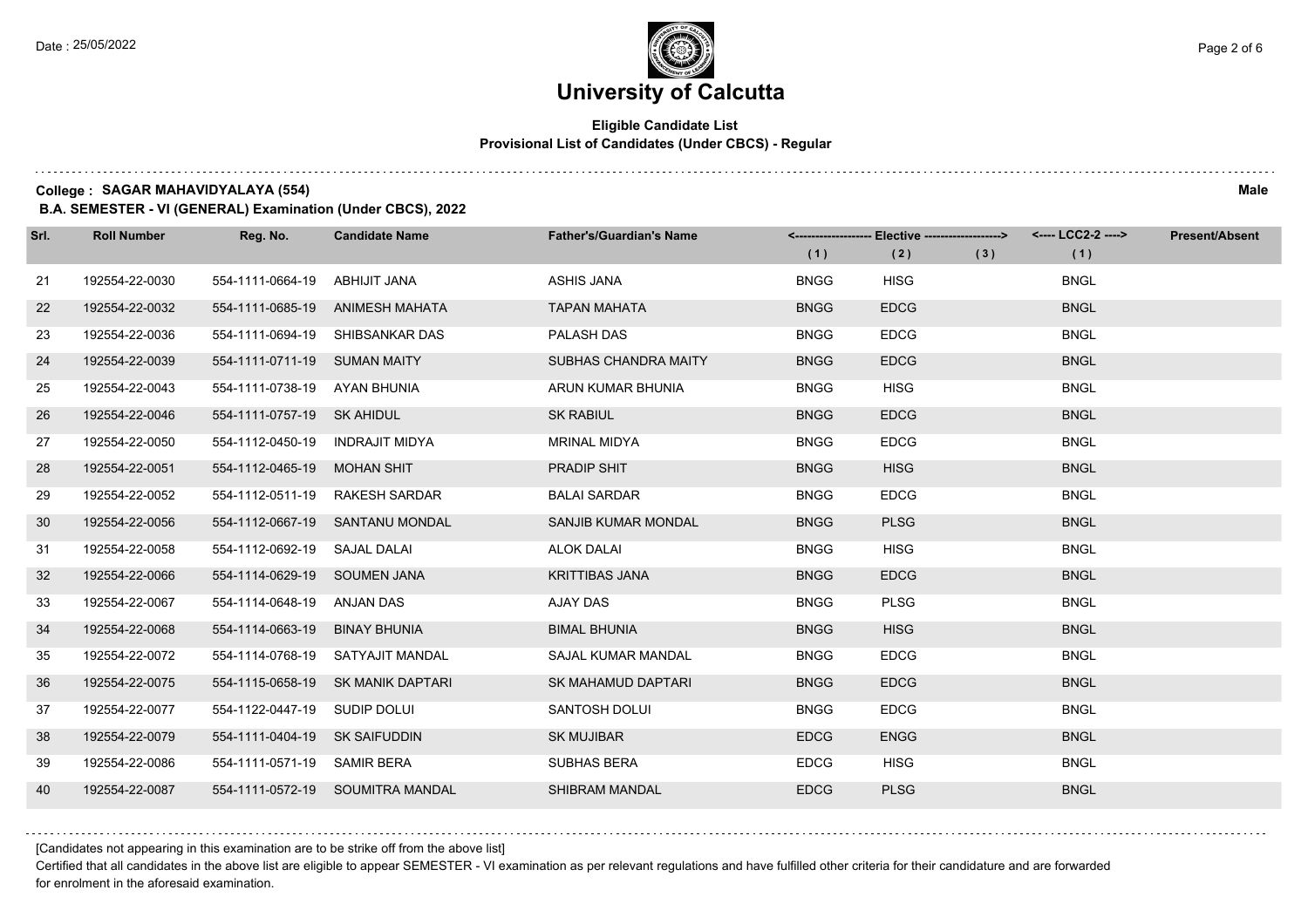#### **Eligible Candidate List Provisional List of Candidates (Under CBCS) - Regular**

**College : SAGAR MAHAVIDYALAYA (554) Male**

**B.A. SEMESTER - VI (GENERAL) Examination (Under CBCS), 2022**

| Srl. | <b>Roll Number</b> | Reg. No.                       | <b>Candidate Name</b>                 | <b>Father's/Guardian's Name</b> | (1)         | <-------------------- Elective -------------------><br>(2) | (3) | <---- LCC2-2 ----><br>(1) | <b>Present/Absent</b> |
|------|--------------------|--------------------------------|---------------------------------------|---------------------------------|-------------|------------------------------------------------------------|-----|---------------------------|-----------------------|
| 41   | 192554-22-0089     | 554-1111-0616-19               | RAKESH SAHOO                          | DEBABRATA SAHOO                 | <b>EDCG</b> | <b>HISG</b>                                                |     | <b>BNGL</b>               |                       |
| 42   | 192554-22-0090     | 554-1111-0619-19 SOURABH BERA  |                                       | <b>SUKUMAR BERA</b>             | <b>EDCG</b> | <b>SANG</b>                                                |     | <b>BNGL</b>               |                       |
| 43   | 192554-22-0094     |                                | 554-1111-0679-19 RATAN SHYAMAL        | RAMESWAR SHYAMAL                | <b>EDCG</b> | SANG                                                       |     | <b>BNGL</b>               |                       |
| 44   | 192554-22-0095     | 554-1111-0687-19 RAHUL PARIA   |                                       | PURNENDU PARIA                  | <b>BNGG</b> | <b>EDCG</b>                                                |     | <b>BNGL</b>               |                       |
| 45   | 192554-22-0096     | 554-1111-0688-19 SK MOJAMMEL   |                                       | <b>SK AYUB</b>                  | <b>BNGG</b> | <b>EDCG</b>                                                |     | <b>ENGL</b>               |                       |
| 46   | 192554-22-0097     | 554-1111-0691-19 SK ABDUL AZAD |                                       | <b>SK SUFE</b>                  | <b>BNGG</b> | <b>EDCG</b>                                                |     | <b>ENGL</b>               |                       |
| 47   | 192554-22-0098     |                                | 554-1111-0699-19 SAYANTAN BERA        | SANKAR BERA                     | <b>BNGG</b> | <b>EDCG</b>                                                |     | <b>BNGL</b>               |                       |
| 48   | 192554-22-0104     | 554-1111-0742-19 RAJU HAZRA    |                                       | <b>BIMAL HAZRA</b>              | <b>EDCG</b> | <b>PLSG</b>                                                |     | <b>BNGL</b>               |                       |
| 49   | 192554-22-0108     | 554-1111-0770-19 BAPAN GIRI    |                                       | <b>SHANKAR GIRI</b>             | <b>EDCG</b> | SANG                                                       |     | <b>BNGL</b>               |                       |
| 50   | 192554-22-0114     | 554-1112-0575-19 SUJOY MANDAL  |                                       | <b>SRIKRISHNA MANDAL</b>        | <b>EDCG</b> | <b>HISG</b>                                                |     | <b>BNGL</b>               |                       |
| 51   | 192554-22-0115     |                                | 554-1112-0591-19 INDRAJIT PRAMANIK    | <b>RABIN PRAMANIK</b>           | <b>EDCG</b> | <b>HISG</b>                                                |     | <b>BNGL</b>               |                       |
| 52   | 192554-22-0123     |                                | 554-1114-0574-19 HARIPADA PARIYALI    | SATYARANJAN PARIYALI            | <b>EDCG</b> | <b>PLSG</b>                                                |     | <b>BNGL</b>               |                       |
| 53   | 192554-22-0125     | 554-1124-0390-19 TAPAN DAS     |                                       | SHYAMAPADA DAS                  | <b>EDCG</b> | <b>PLSG</b>                                                |     | <b>BNGL</b>               |                       |
| 54   | 192554-22-0130     |                                | 554-1111-0406-19 ATANU DALAPATI       | <b>LAXMAN DALAPATI</b>          | <b>BNGG</b> | <b>GEOG</b>                                                |     | <b>BNGL</b>               |                       |
| 55   | 192554-22-0133     | 554-1111-0427-19 BHASKAR MAITY |                                       | <b>BHAGYADHAR MAITY</b>         | <b>BNGG</b> | <b>HISG</b>                                                |     | <b>BNGL</b>               |                       |
| 56   | 192554-22-0135     | 554-1111-0514-19 SUJIT JANA    |                                       | <b>SUBHAS JANA</b>              | <b>BNGG</b> | <b>HISG</b>                                                |     | <b>BNGL</b>               |                       |
| 57   | 192554-22-0136     |                                | 554-1111-0515-19 SUMAN KALYAN PRADHAN | LATE SUKUMAR PRADHAN            | <b>HISG</b> | <b>PLSG</b>                                                |     | <b>BNGL</b>               |                       |
| 58   | 192554-22-0137     |                                | 554-1111-0556-19 SK NURMAHAMMAD       | <b>SK MATAHAR</b>               | <b>EDCG</b> | <b>HISG</b>                                                |     | <b>BNGL</b>               |                       |
| 59   | 192554-22-0138     |                                | 554-1111-0576-19 ARUN KIRAN GIRI      | ALOK RANJAN GIRI                | <b>HISG</b> | <b>PLSG</b>                                                |     | <b>BNGL</b>               |                       |
| 60   | 192554-22-0145     | 554-1111-0725-19 SANKAR GIRI   |                                       | <b>KANAI GIRI</b>               | <b>HISG</b> | <b>PLSG</b>                                                |     | <b>BNGL</b>               |                       |

[Candidates not appearing in this examination are to be strike off from the above list]

Certified that all candidates in the above list are eligible to appear SEMESTER - VI examination as per relevant regulations and have fulfilled other criteria for their candidature and are forwarded for enrolment in the aforesaid examination.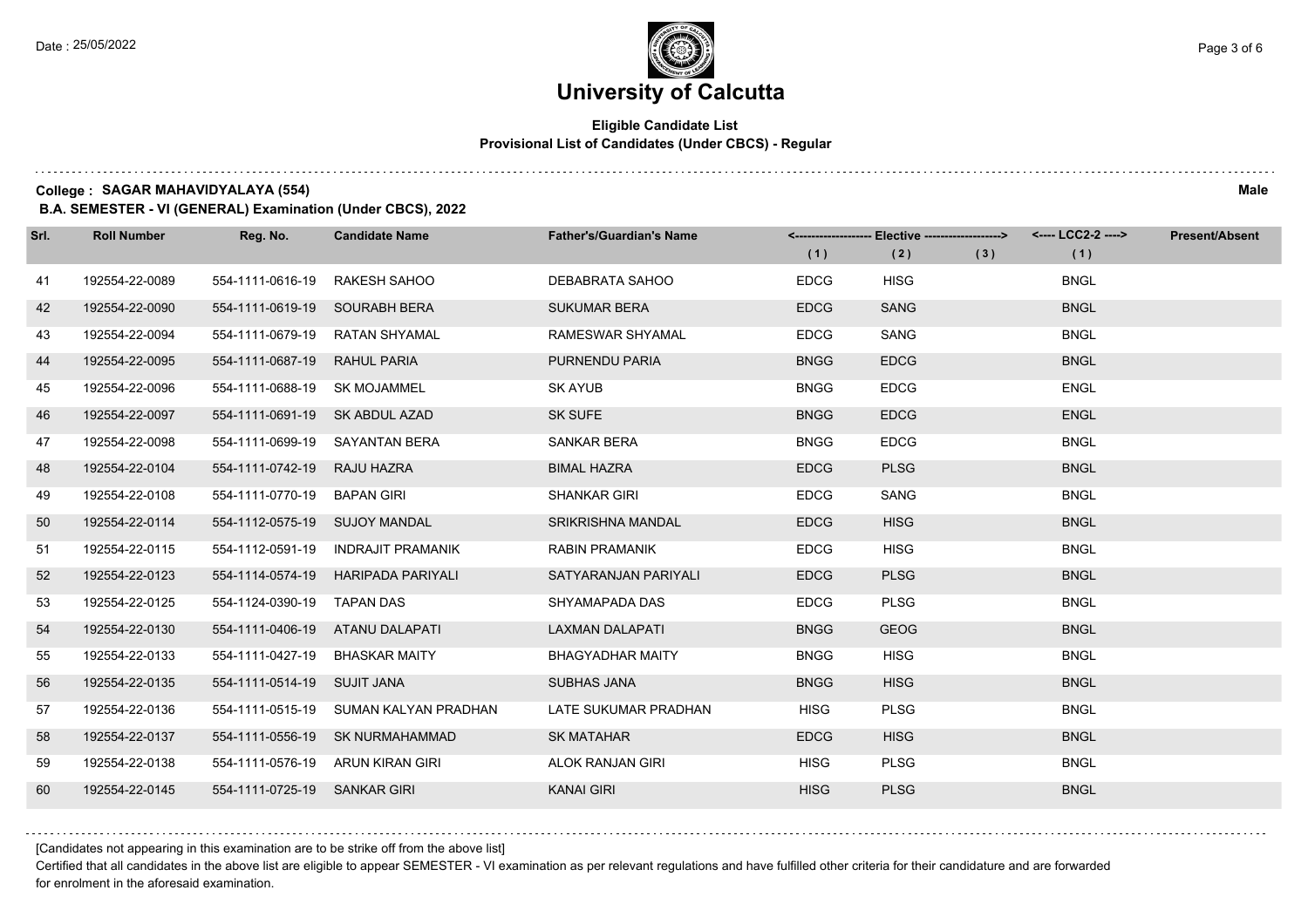#### **Eligible Candidate List Provisional List of Candidates (Under CBCS) - Regular**

**College : SAGAR MAHAVIDYALAYA (554) Male**

**B.A. SEMESTER - VI (GENERAL) Examination (Under CBCS), 2022**

| Srl. | <b>Roll Number</b> | Reg. No.                        | <b>Candidate Name</b>             | <b>Father's/Guardian's Name</b> | (1)         | <-------------------- Elective -------------------><br>(2) | (3) | <---- LCC2-2 ----><br>(1) | <b>Present/Absent</b> |
|------|--------------------|---------------------------------|-----------------------------------|---------------------------------|-------------|------------------------------------------------------------|-----|---------------------------|-----------------------|
| 61   | 192554-22-0149     | 554-1112-0508-19                | SOMNATH MAJHI                     | DHANANJOY MAJHI                 | <b>HISG</b> | <b>PLSG</b>                                                |     | <b>BNGL</b>               |                       |
| 62   | 192554-22-0156     | 554-1111-0304-19                | <b>BAPI PRADHAN</b>               | <b>MADAN PRADHAN</b>            | <b>PEDG</b> | <b>PLSG</b>                                                |     | <b>BNGL</b>               |                       |
| 63   | 192554-22-0157     | 554-1111-0305-19 BISWAJIT DAS   |                                   | PRABHAS DAS                     | <b>BNGG</b> | <b>PEDG</b>                                                |     | <b>BNGL</b>               |                       |
| 64   | 192554-22-0158     |                                 | 554-1111-0307-19 MANGALDIP KAYAL  | SANKAR KAYAL                    | <b>HISG</b> | <b>PEDG</b>                                                |     | <b>BNGL</b>               |                       |
| 65   | 192554-22-0162     |                                 | 554-1111-0314-19 SURAJIT MONDAL   | <b>TAPAN CHANDRA MONDAL</b>     | PEDG        | <b>PLSG</b>                                                |     | <b>BNGL</b>               |                       |
| 66   | 192554-22-0163     | 554-1111-0315-19 SAGAR BHUNIA   |                                   | <b>TAPAN BHUNIA</b>             | <b>PEDG</b> | <b>PLSG</b>                                                |     | <b>BNGL</b>               |                       |
| 67   | 192554-22-0164     | 554-1111-0319-19 SUMAN MAJHI    |                                   | <b>SWARUP MAJHI</b>             | <b>BNGG</b> | <b>PEDG</b>                                                |     | <b>BNGL</b>               |                       |
| 68   | 192554-22-0173     |                                 | 554-1111-0354-19 SUVENDU PRADHAN  | <b>GOURHARI PRADHAN</b>         | <b>PEDG</b> | <b>SANG</b>                                                |     | <b>BNGL</b>               |                       |
| 69   | 192554-22-0175     | 554-1111-0362-19 SUBHAJIT DAS   |                                   | NARAYAN DAS                     | <b>PEDG</b> | <b>PLSG</b>                                                |     | <b>BNGL</b>               |                       |
| 70   | 192554-22-0176     |                                 | 554-1111-0366-19 SUPRAKASH MANDAL | PARAMESWAR MANDAL               | <b>HISG</b> | <b>PEDG</b>                                                |     | <b>BNGL</b>               |                       |
| 71   | 192554-22-0178     |                                 | 554-1111-0369-19 SUPRIYA SAHOO    | <b>TAPAN KUMAR SAHOO</b>        | <b>BNGG</b> | <b>PEDG</b>                                                |     | <b>BNGL</b>               |                       |
| 72   | 192554-22-0179     | 554-1111-0370-19 BISWAJIT BANIA |                                   | <b>MANIK BANIA</b>              | <b>HISG</b> | <b>PEDG</b>                                                |     | <b>BNGL</b>               |                       |
| 73   | 192554-22-0180     |                                 | 554-1111-0372-19 DEBASISH MONDAL  | <b>SWAPAN MONDAL</b>            | <b>PEDG</b> | <b>PLSG</b>                                                |     | <b>BNGL</b>               |                       |
| 74   | 192554-22-0185     |                                 | 554-1111-0749-19 ALMAMUN ALI KHAN | <b>JAFAR ALI KHAN</b>           | <b>BNGG</b> | <b>PEDG</b>                                                |     | <b>BNGL</b>               |                       |
| 75   | 192554-22-0186     | 554-1111-0758-19 BISWAJIT PAUL  |                                   | <b>ANUKUL PAUL</b>              | <b>HISG</b> | <b>PEDG</b>                                                |     | <b>BNGL</b>               |                       |
| 76   | 192554-22-0187     | 554-1112-0312-19 SUMAN MANDAL   |                                   | <b>BHANU MANDAL</b>             | <b>BNGG</b> | <b>PEDG</b>                                                |     | <b>BNGL</b>               |                       |
| 77   | 192554-22-0190     | 554-1112-0333-19                | SHIBSANKAR DAS                    | <b>DILIP DAS</b>                | <b>BNGG</b> | PEDG                                                       |     | <b>BNGL</b>               |                       |
| 78   | 192554-22-0191     | 554-1112-0343-19                | <b>BANKIM PATRA</b>               | SUDARSHAN PATRA                 | <b>HISG</b> | <b>PEDG</b>                                                |     | <b>BNGL</b>               |                       |
| 79   | 192554-22-0195     | 554-1112-0363-19 SUBHRA DAS     |                                   | PRAFULLA DAS                    | <b>HISG</b> | <b>PEDG</b>                                                |     | <b>BNGL</b>               |                       |
| 80   | 192554-22-0196     | 554-1112-0364-19 AMIT MONDAL    |                                   | <b>LAKSHMAN MONDAL</b>          | <b>HISG</b> | <b>PEDG</b>                                                |     | <b>BNGL</b>               |                       |

[Candidates not appearing in this examination are to be strike off from the above list]

Certified that all candidates in the above list are eligible to appear SEMESTER - VI examination as per relevant regulations and have fulfilled other criteria for their candidature and are forwarded for enrolment in the aforesaid examination.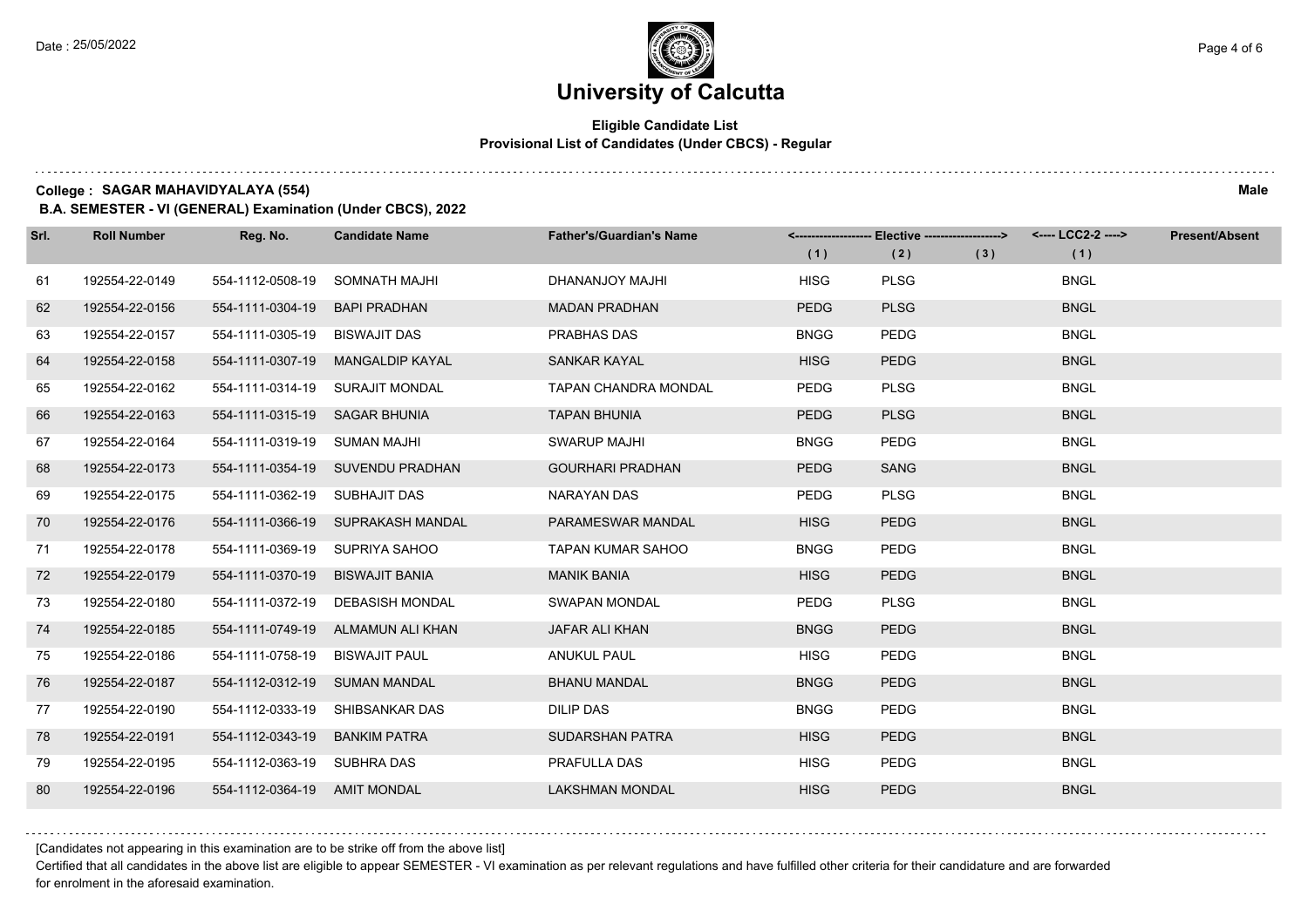#### **Eligible Candidate List Provisional List of Candidates (Under CBCS) - Regular**

**College : SAGAR MAHAVIDYALAYA (554) Male**

**B.A. SEMESTER - VI (GENERAL) Examination (Under CBCS), 2022**

| Srl. | <b>Roll Number</b> | Reg. No.                      | <b>Candidate Name</b>                 | <b>Father's/Guardian's Name</b> | (1)         | <-------------------- Elective -------------------><br>(2) | (3) | <---- LCC2-2 ----><br>(1) | <b>Present/Absent</b> |
|------|--------------------|-------------------------------|---------------------------------------|---------------------------------|-------------|------------------------------------------------------------|-----|---------------------------|-----------------------|
| 81   | 192554-22-0197     | 554-1112-0371-19              | <b>SUKDEV MANDAL</b>                  | PRATAP MANDAL                   | <b>HISG</b> | <b>PEDG</b>                                                |     | <b>BNGL</b>               |                       |
| 82   | 192554-22-0199     | 554-1112-0614-19              | <b>DIPANKAR DAS</b>                   | <b>DILIP DAS</b>                | <b>HISG</b> | <b>PEDG</b>                                                |     | <b>BNGL</b>               |                       |
| 83   | 192554-22-0200     |                               | 554-1112-0702-19 SACHINDEV BARMAN     | <b>DIPAK KUMAR BARMAN</b>       | <b>BNGG</b> | <b>PEDG</b>                                                |     | <b>BNGL</b>               |                       |
| 84   | 192554-22-0201     |                               | 554-1114-0299-19 PALLAB BIKASH MANDAL | <b>BASUDEB MANDAL</b>           | <b>HISG</b> | <b>PEDG</b>                                                |     | <b>BNGL</b>               |                       |
| 85   | 192554-22-0202     | 554-1114-0316-19              | DILIP KUMAR MONDAL                    | <b>BISWARUP MONDAL</b>          | <b>PEDG</b> | <b>PLSG</b>                                                |     | <b>BNGL</b>               |                       |
| 86   | 192554-22-0203     | 554-1114-0346-19              | <b>SANKAR MANDAL</b>                  | SUBHASH MANDAL                  | <b>BNGG</b> | <b>PEDG</b>                                                |     | <b>BNGL</b>               |                       |
| 87   | 192554-22-0204     |                               | 554-1114-0347-19 PULAK KUMAR DAS      | <b>TAPAS KUMAR DAS</b>          | <b>BNGG</b> | <b>PEDG</b>                                                |     | <b>BNGL</b>               |                       |
| 88   | 192554-22-0205     |                               | 554-1114-0353-19 SADEK ALI KHAN       | NAYIM ALI KHAN                  | <b>PEDG</b> | <b>PLSG</b>                                                |     | <b>BNGL</b>               |                       |
| 89   | 192554-22-0209     | 554-1111-0381-19 SUDIP MISHRA |                                       | SARABINDU MISHRA                | <b>BNGG</b> | <b>PLSG</b>                                                |     | <b>BNGL</b>               |                       |
| 90   | 192554-22-0211     | 554-1111-0613-19 DIPESH DAS   |                                       | <b>DIPAK DAS</b>                | <b>EDCG</b> | <b>PLSG</b>                                                |     | <b>ENGL</b>               |                       |
| 91   | 192554-22-0214     |                               | 554-1111-0733-19 SOUMEN MANNA         | SHANKAR MANNA                   | <b>EDCG</b> | <b>PLSG</b>                                                |     | <b>BNGL</b>               |                       |
| 92   | 192554-22-0218     | 554-1112-0392-19              | <b>BUDDHADEB SHEET</b>                | <b>JOYDEB SHEET</b>             | <b>HISG</b> | <b>PLSG</b>                                                |     | <b>BNGL</b>               |                       |
| 93   | 192554-22-0220     | 554-1112-0506-19              | SARADINDU DAS                         | NARAYAN CHANDRA DAS             | <b>EDCG</b> | <b>HISG</b>                                                |     | <b>BNGL</b>               |                       |
| 94   | 192554-22-0224     |                               | 554-1112-0622-19 SATYARANJAN JANA     | RABIN JANA                      | <b>BNGG</b> | <b>PLSG</b>                                                |     | <b>BNGL</b>               |                       |
| 95   | 192554-22-0228     | 554-1115-0534-19 SK SOIAD     |                                       | <b>SK MANIRUL</b>               | <b>EDCG</b> | <b>PLSG</b>                                                |     | <b>BNGL</b>               |                       |
| 96   | 192554-22-0229     | 554-1124-0544-19 ASIM MANDAL  |                                       | <b>HAREKRISHNA MANDAL</b>       | <b>EDCG</b> | <b>PLSG</b>                                                |     | <b>BNGL</b>               |                       |
| 97   | 192554-22-0231     | 554-1111-0380-19              | ANIMESH BERA                          | <b>TARUN BERA</b>               | <b>PLSG</b> | SANG                                                       |     | <b>BNGL</b>               |                       |
| 98   | 192554-22-0232     | 554-1111-0391-19              | UDAYSANKAR CHAKRABORTY                | LAXMIKANTA CHAKRABORTY          | <b>PLSG</b> | <b>SANG</b>                                                |     | <b>BNGL</b>               |                       |
| 99   | 192554-22-0234     | 554-1111-0532-19 SK MUJIBAR   |                                       | <b>SK JANEALAM</b>              | <b>EDCG</b> | SANG                                                       |     | <b>BNGL</b>               |                       |
| 100  | 192554-22-0235     | 554-1111-0570-19 SK SAMIM     |                                       | <b>SK SAJAHAN</b>               | <b>EDCG</b> | <b>SANG</b>                                                |     | <b>BNGL</b>               |                       |

[Candidates not appearing in this examination are to be strike off from the above list]

Certified that all candidates in the above list are eligible to appear SEMESTER - VI examination as per relevant regulations and have fulfilled other criteria for their candidature and are forwarded for enrolment in the aforesaid examination.